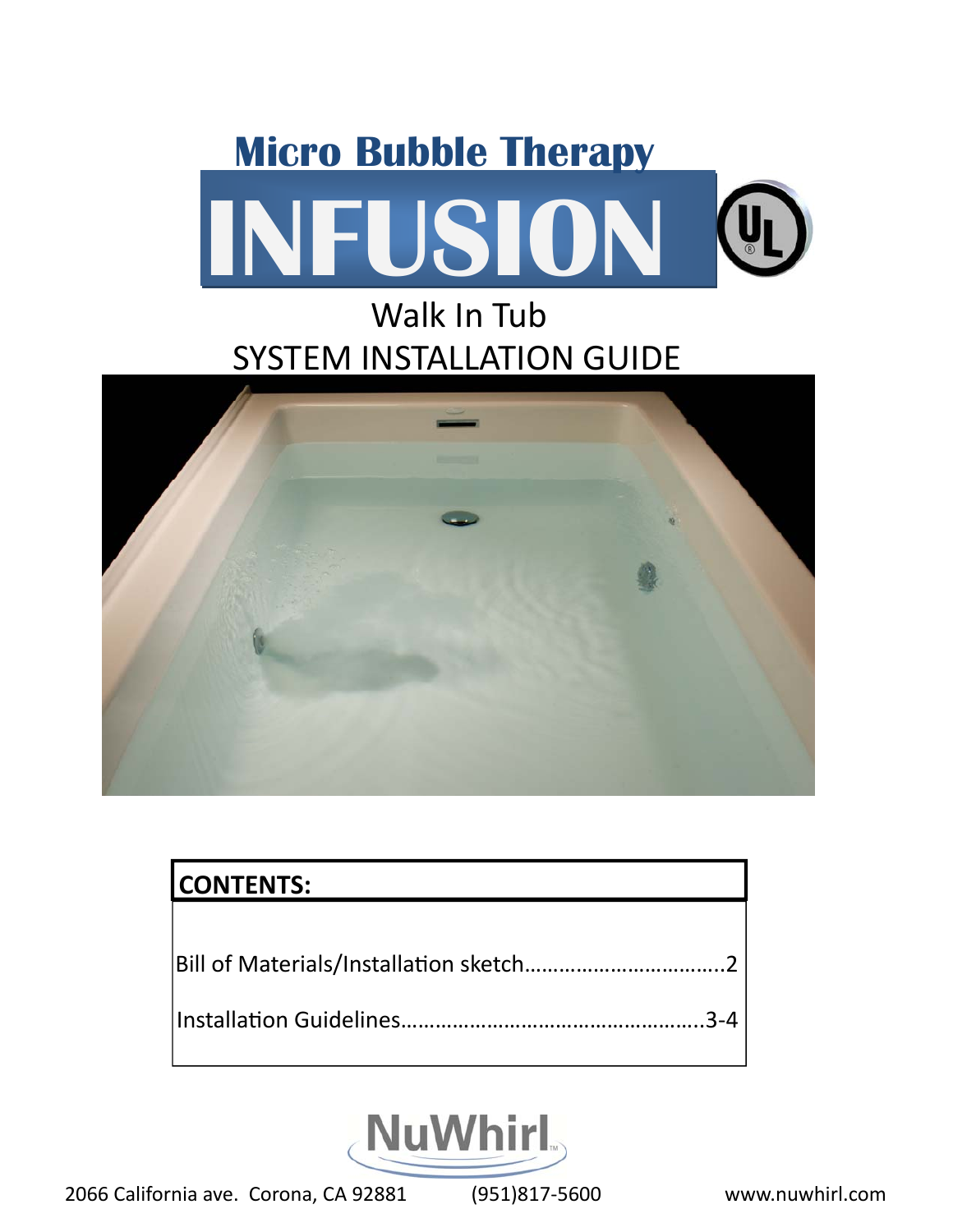

#### Walk In Tub Installation Sketch

#### **BILL OF MATERIALS**

| <b>ITEM</b> | <b>DESCRIPTION</b>                                       | <b>PART NUMBER</b> |
|-------------|----------------------------------------------------------|--------------------|
| 1           | <b>PUMP</b>                                              | <b>MB15000XXX</b>  |
| 2           | <b>PRIME PORT</b>                                        | <b>MBPPF</b>       |
| з           | <b>DRAIN PORT TEE</b><br><b>ASSEMBLY</b>                 | <b>MBDPA</b>       |
| 4           | <b>PRESSURE TANK</b><br><b>ASSEMBLY</b>                  | <b>MBPTA</b>       |
| 4Α          | <b>UNION</b>                                             | 700302             |
| 4В          | 90 ELL 1/2"<br>SKT(2)USED<br>W/MBPTA                     | 406005             |
| 5           | <b>AIR INJECTOR</b><br><b>ASSEMBLY</b>                   | <b>MBAIAW</b>      |
| 6           | <b>MICRO BUBBLE</b><br><b>NOZZLE</b>                     | <b>MBNZA</b>       |
| 7           | <b>WALL BODY</b>                                         | <b>MBWBA1</b>      |
| 7Α          | <b>WALL FITTING</b>                                      | <b>MBWF1</b>       |
| 7В          | <b>TRIM RING</b>                                         | <b>MBTF-XX</b>     |
| 8           | <b>PUMP UNION</b><br><b>ASSEMBLY</b><br><b>SUCTION</b>   | <b>MBPUA-101</b>   |
| 9           | <b>PUMP UNION</b><br><b>ASSEMBLY</b><br><b>DISCHARGE</b> | <b>MBPUA-100</b>   |
| 10          | $1/8"$ I.D. TUBING<br>$(100 \text{ ft}$ ROLLS)           | 5560125            |
| 11          | $1/4"$ I.D. TUBING<br>(100 ft. ROLLS)                    | 5560250            |

#### **NOTES:**

#### **PUMP DRAINAGE**

- Pump must be mounted so that the base is at a higher level then the suction and discharge fitting.
- It is necessary that the suction and discharge lines be at a slight draft for proper draining.

#### **PRIME PORT INSTALLATION**

- The prime port must be installed at a level of 2 inches below the water level of the tub.
- Make sure the barb connection is pointing downward.

#### **MICRO BUBBLE NOZZLE‐WALL FITTING PLACEMENT**

• The installation of the micro bubble nozzle (6), must be in the discharge line 12 inches from the wall fitting (7).



5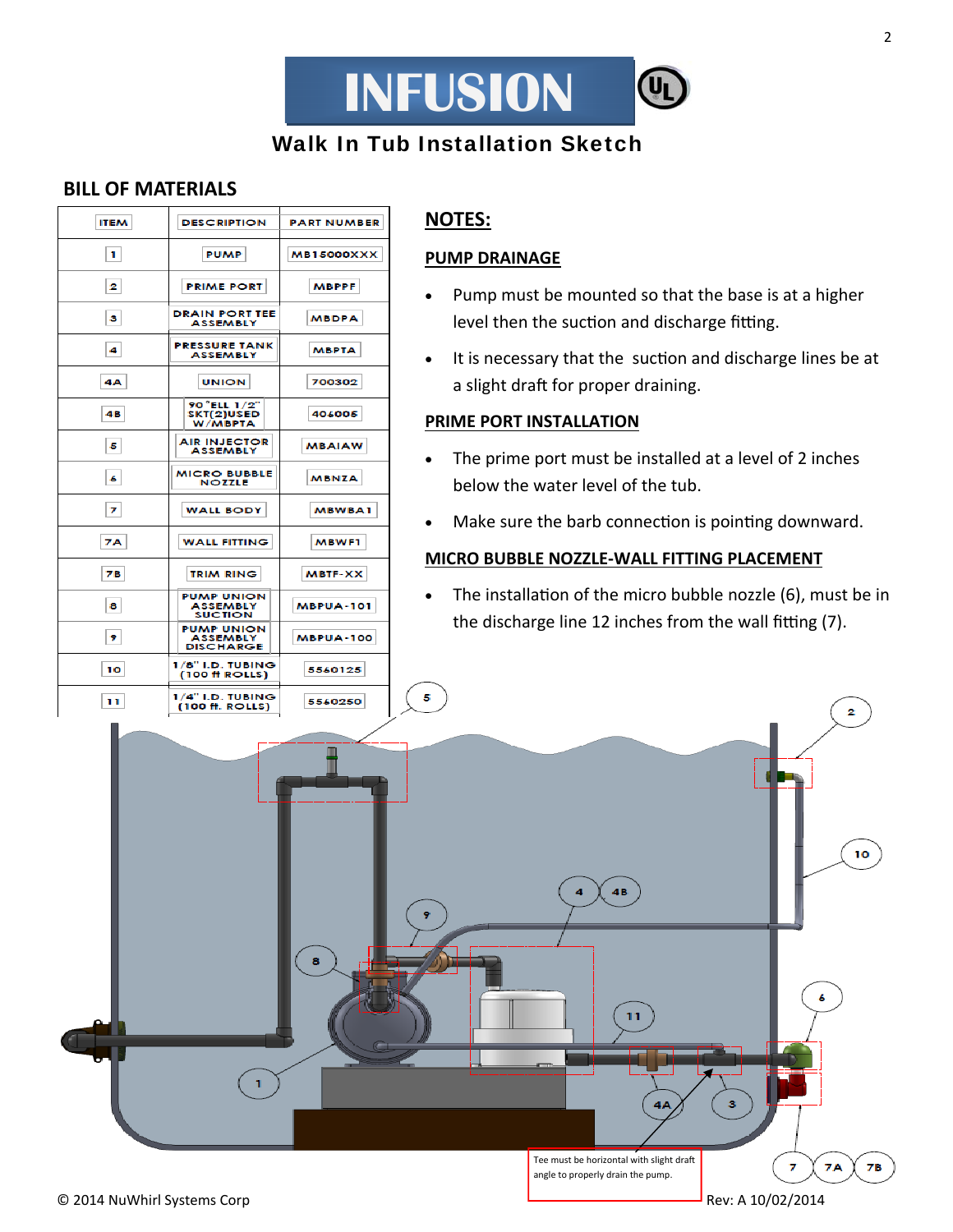## **InstallaƟon Guidelines INFUSION**

#### **PUMP PLACEMENT (MB15000XCB)**

When mounting the pump, the height must be at a level so the drain port is a minimum of one inch above the top of the suction fitting for proper drainage

#### **PRIME PORT INSTALLATION (MBPPF)**

- The **MBPPF (2)** must be installed 2‐ 3 inches below the water level and requires a 1/8 inch flex tubing from the pump prime port barb to the prime port connec‐ tion. Two hose clamps part# 700125 are provided for both ends to be clamped).
- The pump prime port to the prime port fitting needs to as short as possible with no tube sagging or the pump will not prime. (The connection to the prime port fitting is to insure that all air is vented from the pump or it will not pump water)

#### **DRAIN PORT ASSEMBLY (MBDPA)**

 The **MBDPA (3)** is to be installed in the discharge plumbing between the nozzle and the MBPTA (4), it is supplied with a  $1/4$  barb fitting for connection to the drain port with 1/4 inch flex tubing. (two hose clamps to secure the tubing are provided, part# 700250)

IMPORTANT-The barb fitting should be horizontal when assembled to the plumbing, it is extremely im**portant that this assembly is installed upstream of the nozzle assembly (MBNZA).**

#### **PRESSURE TANK ASSEMBLY (MBPTA)**

 The **MBPTA(4)** is supplied fully assembled. Two 1/2 inch elbows are supplied unconnect‐ ed to the tank. The tank has been assembled using a torque of 95 ft. Ibs to secure lid to body. **(Please note the tank is ABS and the elbows are PVC.)** Once the posiƟon of the tank is determined, the elbows are to be installed on the tank using **WELD‐ON 794** ABS to PVC solvent welding cement. **(DO NOT USE STANDARD PVC SOLVENT CEMENT**)

**IMPORTANT** -This is a pressure tank operating at 50 PSI and it's important to practice proper solvent **welding procedure. Do not open the pressure tank if a problem occurs, return the tank intact.**



 The **MBAIAW(5)** connects to the Pump union assembly and has a 3/4 inch elbow to connect the suction pipe.



3

**MBAIAW**

**MBDPA**









**MB15000XCB**